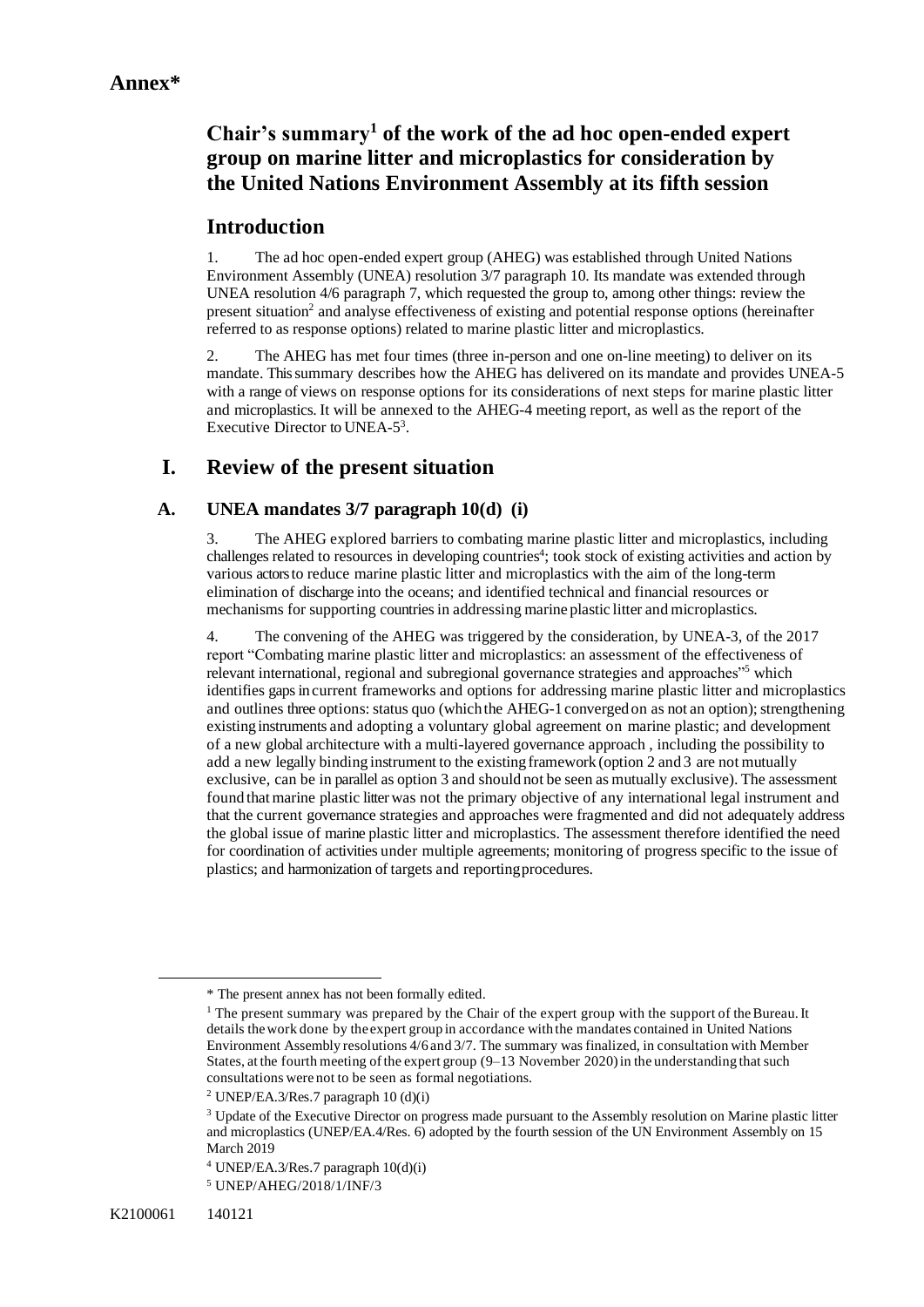5. The AHEG considered various barriers to combating marine plastic litter and microplastics, including challenges related to resources, capacity development and technology transfer in developing countries<sup>6</sup> within four main areas:

(a) **Legal barriers** were established by, founded upon or generated by law or its absence or a lack of implementation and/or enforcement, namely the lack of definition and the existence of gaps in legislation; unclear definitions of targets in legislation; the definition of hard numerical limits in regulations; lagging or incomplete implementation or enforcement of legislation; inconsistent national implementation of international legislation; and national legislations which may conflict.

**Financial barriers** were characterized by high-costs that make a certain activity difficult to afford or implement. Some of those financial barriers also constitute economic barriers. These include lack of internalization of cost, harmful subsidies, missing polluter-pays-principle, inappropriate global funding schemes, lack of funds, lack of implementation of market-based instruments and tax incentives, missing markets.

(c) **Technological barriers** are the ones that are related to the production, manufacturing and design of products, consumption systems and all aspects of waste collection, management and recovery. They include lack of standards and coordination across the plastics value chain and for environmental controls and quality specifications of plastics, differing approaches to recovery, sorting and reprocessing technologies and systems.

(d) **Information barriers** included access to data, research, transparency, and education and awareness. Information barriers are also highly relevant to inclusivity and environmental justice.

6. Work undertaken through inventories (financial and technical), stock-taking, as well as through submissions from experts shows that the barriers remain highly relevant to date and that those barriers have not been fully addressed. AHEG experts recognized there is an urgent need to prioritize ways to overcome these barriers through short-, medium- and long-term actions by identifying gaps and key success factors.

#### **B. UNEA mandates 4/6 paragraph 7 (a) and (b).**

7. The stock-taking collected information through an online survey and a narrative submission system. A total of 220 actions were submitted through the online survey with four main categories: (a) Legislation, standards and rules, (b) Working with people, (c) Technology and processes, and (d) Monitoring and analysis across geographic focus/levels, environmental zones and life cycle phases.

8. The stocktaking submissions included: a focus of actions addressing microplastics; lack of harmonization of monitoring25 different protocols cited in 37 monitoringactions reported. Actions describedin the stock taking exercises focused on the coastal zone or urban environment and the use/consumption and post- consumption (sorting and management of plastics collected) or the design, production, manufacture and raw material phases. Funding sources for action included public finance, private sector finance and voluntary donations.

9. Among the 53 narrative submissions<sup>7</sup> (using the G20 reporting format) 26 were from UN Member States, 24 from major groups and stakeholders, two from intergovernmental organizations and 11 from UN entities while noting that Member States continue to update and develop their legislation, policies, standards, rules and strategies on marine plastic litter while national frameworks are more prevalent. They further include actions on bans affecting single-use plastics, waste management, extended producer responsibility (EPR), circular economy approach, incentives/disincentives, capacity-building, clean-ups, monitoring actions, the use of biodegradable plastics, and knowledge acquisition.

10. Experts acknowledged the stock-taking efforts and the importance of keeping track of efforts in a systematic manner. Experts further noted the necessity of further actions across the lifecycle required to address marine litter and microplastics in moving forward, including through a circular economy approach.

11. The inventory on technical resources or mechanisms identified 132 resources. State-ofknowledge reports including policy recommendations, application cases and best practice were the most prevalent. Life cycle stages covered waste management (collection/sorting/recycling/final disposal),

<sup>6</sup> (UNEP/AHEG/2018/1/2, UNEP/AHEG/2018/1/6, UNEP/AHEG/2018/2/2)

<sup>&</sup>lt;sup>7</sup> UNEP/AHEG/4/INF/6 - Report on the stocktake of existing activities and action towards the long-term elimination of dischargesinto theoceansto reduce marine plastic litter and microplastics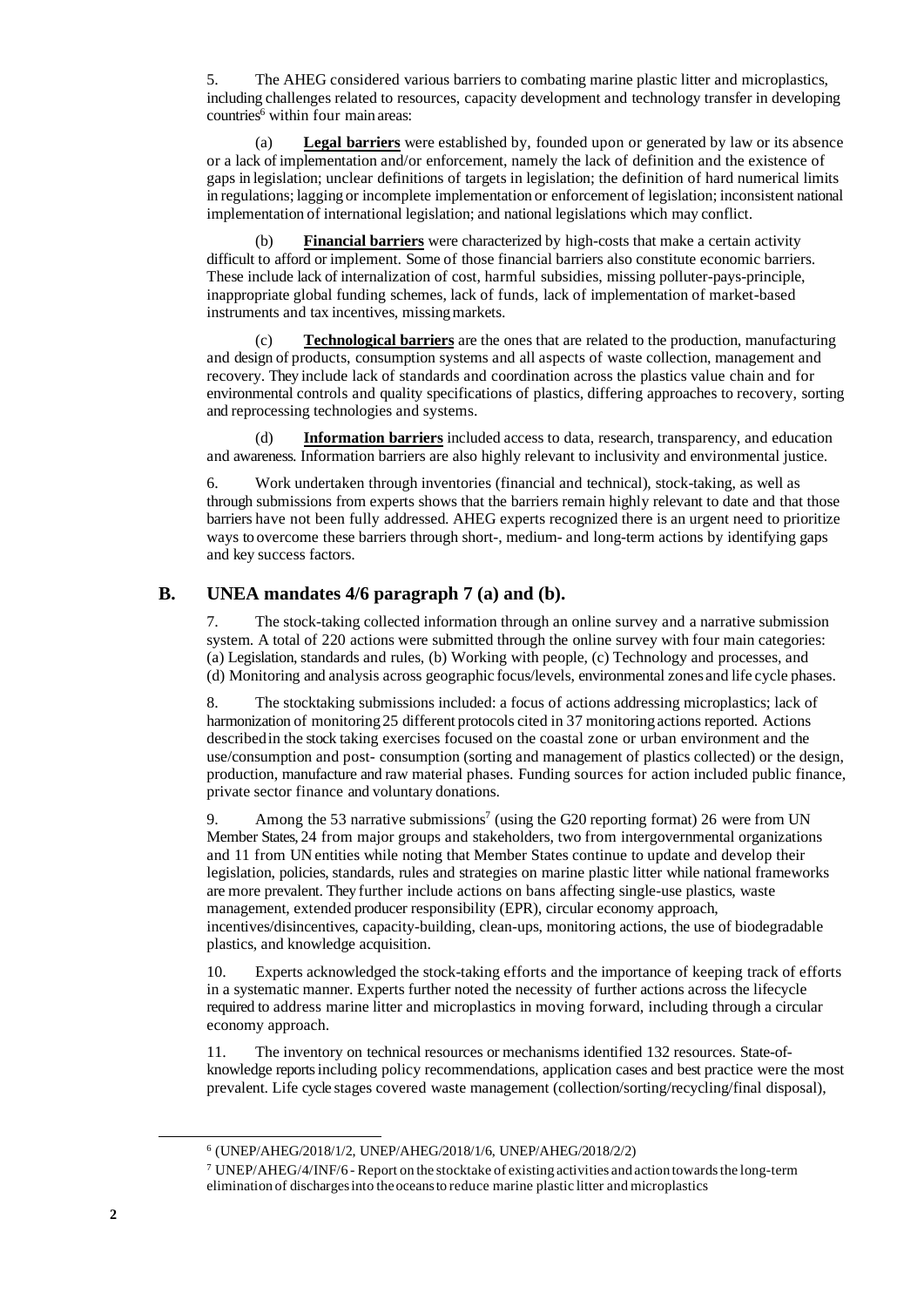marine plastic litter (monitoring/capturing), prevention of litter and waste reduction, design and production and use and consumption.

12. The AHEG noted that tackling marine plastic litter and microplastics requires the implementation of an array of policies, activities and technologies, many of which have high financial costs. Member States and organizations therefore can face important financial barriers in implementing necessary measures.

13. The inventory on financial resources or mechanisms examined 75 financial sources of which 75% included waste management as an area of focus.Other resources andmechanisms included fundingfor technology and processes (includingresearch and development; new product design: new materials and processes; and changes in practice, operations, environmental management and planning). There were also resources and mechanisms to support actions implemented jointly by the public and private actors.

14. Overall, funding provided purely by private funds, investors and organizations remains a smaller proportion of funding than public funds, there are challenges for countries in accessing multilateral funds, difficulties in coordinating national budgets and plans with various international funds and initiatives, limited donor attention to some sectors with significant plastic footprints, lack of an explicit focus on gender and limited funds available to community-based initiatives and initiatives by indigenous peoples and communities. Based on these, new opportunities for innovative financing were listed such as joint public-private initiatives, blended finance, blue bonds, plastic offset programmes, specific plastic taxes or levies, advanced disposal fees, extended producer responsibility, innovative insurance instruments, and environmentally preferred purchasingprogrammes.

## **II. Potential national, regional and international response options**

### **A. UNEA resolution 3/7 paragraph 10d (ii), (iii), (iv)**

15. The AHEG identified a range of national, regional and international response options, including actions and innovative approaches, and voluntary and legally binding governance strategies and approaches<sup>8.</sup> It also identified environmental, social and economic costs and benefits of different response options<sup>9</sup> and examined the feasibility and effectiveness of these response options<sup>10</sup>.

16. The range of national, regional and international response options (UNEA resolution 3/7 paragraph 10(d)(ii)) was further divided into four sub-categories: legal and policy responses, technological responses, economic responses and educational and informational responses.

| Category                         | National level                                                                                                                                                                                                                  | Regional level                                                                                                                                                                                                                                                            | International level                                                                                                                                                                                                                                                                                    |
|----------------------------------|---------------------------------------------------------------------------------------------------------------------------------------------------------------------------------------------------------------------------------|---------------------------------------------------------------------------------------------------------------------------------------------------------------------------------------------------------------------------------------------------------------------------|--------------------------------------------------------------------------------------------------------------------------------------------------------------------------------------------------------------------------------------------------------------------------------------------------------|
| Legal and<br>policy<br>responses | Legislative measures<br>(waste management,<br>framework,<br>production/use-<br>specific)<br>National action plans<br>$\bullet$<br>Non-binding and<br>$\bullet$<br>voluntary measures<br>that supplement<br>legislative measures | Regional seas<br>٠<br>programmes<br>Work of regional<br>٠<br>fisheries bodies and<br>the Code of Conduct<br>for Responsible<br>Fisheries<br>Policy coordination in<br>٠<br><b>EU</b> and ASEAN<br>Action plans<br>$\bullet$<br>developed by G7,<br>G <sub>20</sub> , APEC | Strengthen existing<br>٠<br>instruments<br>Establish a new global legally<br>$\bullet$<br>binding mechanism<br>Three-pillar approach: waste<br>$\bullet$<br>management, recycling, and<br>innovation<br>$\bullet$<br>Voluntary measures (GPML,<br>GPA) can be included in all of<br>the above options. |
| Technological<br>responses       | Redesign of plastic<br>٠<br>items and packaging<br>Technological<br>$\bullet$<br>improvements in waste<br>management                                                                                                            | Research and<br>٠<br>innovation programme<br>of EU that funds work<br>on marine litter<br>(Horizon 2020)                                                                                                                                                                  | Enhanced international<br>$\bullet$<br>coordination, collaboration on<br>research and development to<br>better understand the<br>pathways and impacts of<br>marine litter and potential<br>solutions and technological<br>innovation                                                                   |

<sup>8</sup> (in response to UNEA resolution 3/7 paragraph 10(d)(ii)).

 $9$  (in response to UNEA resolution 3/7 paragraph  $10(d)(iii)$ )

<sup>&</sup>lt;sup>10</sup> (in response to UNEA resolution  $3/7$  paragraph  $10(d)(iv)$ )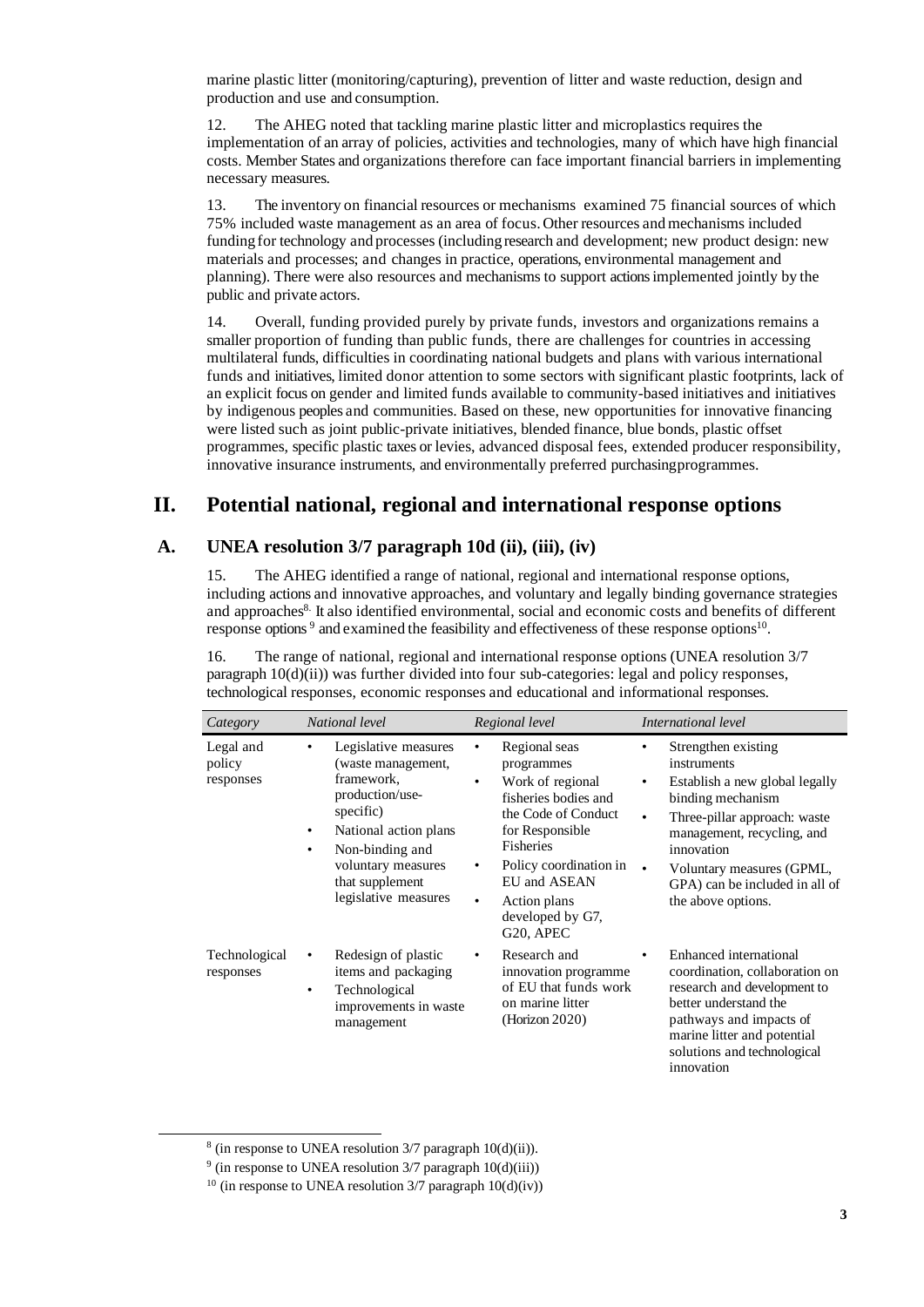| Category                                      | National level                                                                                                           | Regional level                                                                                                                                                                                                                                            | International level                                                                                                                                                                                                                             |
|-----------------------------------------------|--------------------------------------------------------------------------------------------------------------------------|-----------------------------------------------------------------------------------------------------------------------------------------------------------------------------------------------------------------------------------------------------------|-------------------------------------------------------------------------------------------------------------------------------------------------------------------------------------------------------------------------------------------------|
| Economic<br>responses                         | Establishment of<br>٠<br>incentives, taxes,<br>levies and fines                                                          |                                                                                                                                                                                                                                                           | Establishment of a multi-<br>٠<br>donor trust fund in the WB<br>Global funding mechanisms<br>$\bullet$                                                                                                                                          |
| Educational and<br>informational<br>responses | Educational and<br>awareness-raising<br>initiatives launched in<br>society at large and<br>within specific<br>industries | Regional nodes of<br>٠<br>GPML in order to<br>strengthen<br>interregional and<br>regional cooperation<br>and awareness-rising<br>efforts<br>Research and capacity<br>٠<br>development<br>initiatives under<br>regional institutions<br>such as UNESCO IOC | Campaigns such as Global<br>$\bullet$<br>Clean Seas project, platforms<br>such as GPML<br>Conferences and events<br>$\bullet$<br>Civil society initiatives such<br>٠<br>as the global brand audit and<br>global awareness raising<br>campaigns. |

17. The costs of the three international legal and policy response options were analysed and discussed in UNEP/AHEG/2018/2/2.Discussions highlighted the priority has to be placed on prevention, Interest was expressed to delve deeper into the quantitative and qualitative elements of the costs and benefits associated with marine plastic litter and microplastics, despite the considerable challenges involved in taking account of the full range of costs and benefits. It was clear that the cost of inaction exceeds the cost of taking action to protect the environment and human health and there was a need to quantify these costs. Further another message was the importance of interacting and collaborating with all stakeholders in order to take advantage of the range of skills and traditional knowledge and to harmonize methodologies available in order to facilitate data generation and generate comparabledata.

18. The following options for enhanced coordination and governance were proposed but are not mutually exclusive and could be explored in parallel:

(a) Continue to strengthen existing mechanisms and coordination at the global level;

(b) Improve coordination at the regional level and the establishment of national action plans;

(c) Encourage new, and enhance existing, forms of financing and technical support to developing countries and small island developingStates;

(d) Consider a potential international legally binding agreement on marine litter and microplastics;

(e) Consider the establishment of a forum enabling governments, industry, academia, civil society and other stakeholders to share experiences and coordinate action on a regular or ad hoc basis;

(f) Advancing and strengthening existing initiatives, including voluntary initiatives.

#### **B. UNEA resolution 4/6 paragraph 7 (d)**

Based on the results of the mandate of UNEA resolution  $3/7$  paragraph  $10(d)(ii)~(iv)$ , the effectiveness of existingand potential response options and activities(aslisted below) were analysed (in response to UNEA resolution 4/6 paragraph 7 (d)) in terms of maturity, feasibility, time frame and impact. Archetypes included:

- (a) Strengthening the current international framework
- (b) Development of global design standards;
- (c) A new international framework;
- (d) Strengthening the regional framework;
- (e) Development and implementation of regional marine litter action plans;
- (f) National marine litter action plans;

(g) Strengthening of solid waste management services using regulatory and market-based

#### instruments;

(h) National strategy to prevent microplastics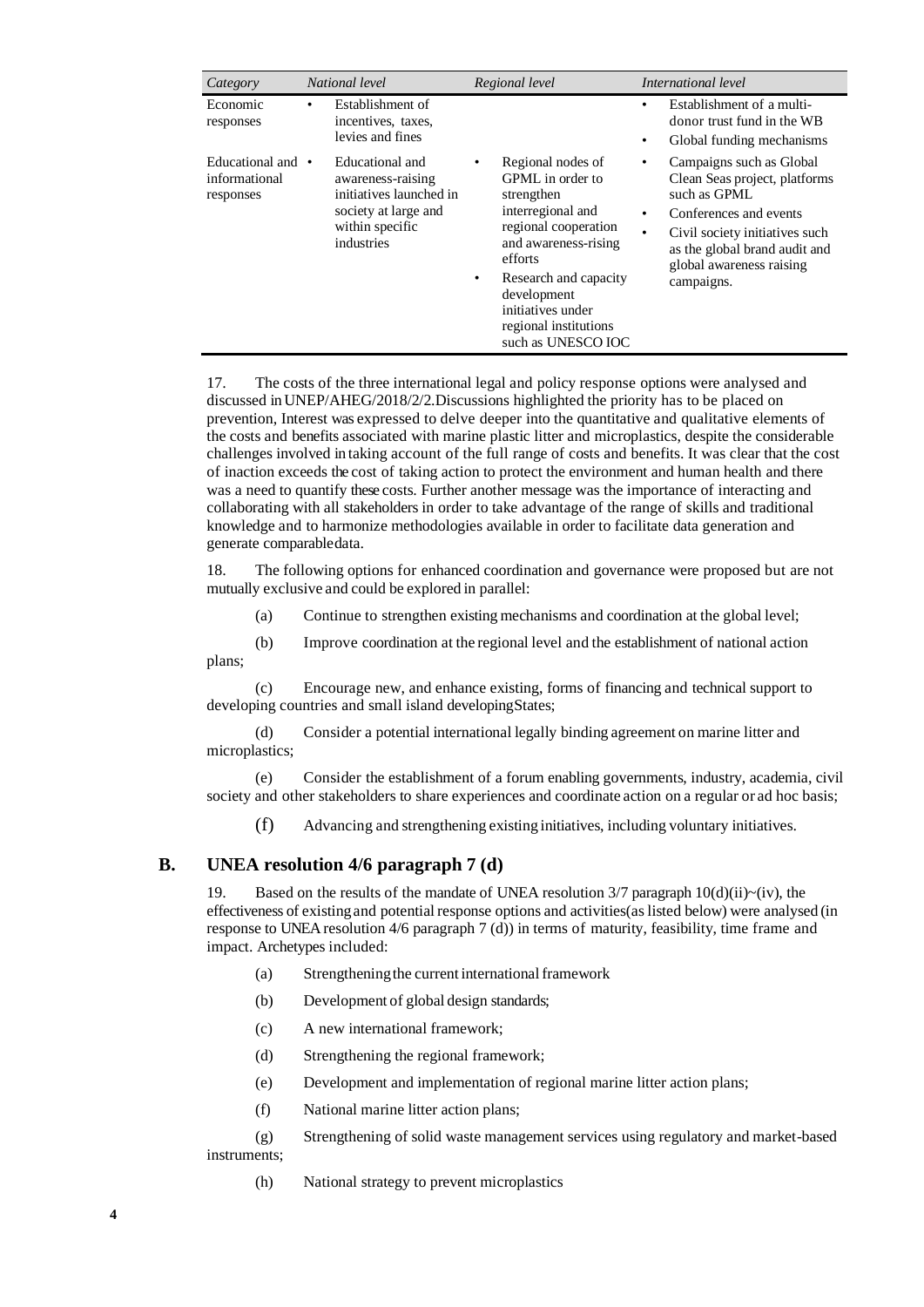20. The result shows that each analysed option has distinctive features that may take effect differently depending on the diverse circumstances and that flexibility is required according to diverse, national circumstances. Some response option archetypes should be considered as part of other archetypes since different response options are not mutually exclusive, while understanding that the structure of the report is in response to UNEA resolution 4/6 paragraph 7 (d). Overall, no policy measure could be evaluated as unconditionally and universally effective or ineffective; the success of an archetype related to the specific conditions under which it was employed, such as context, situation, region, and timing/stage and there was not enough data and information available to assess the degree to which the different response options will take effect. More knowledge as well as national, regional and international indicators will help to analyse and monitor the effectiveness of different response options, in a neutral manner and to formulate clear, feasible and targeted indicators and apply themto all international, regional and national aspects.

### **III. Potential options for continued work for consideration by UNEA 5**

21. There was a consensus at AHEG-1 that maintaining the status quo was not an option. Having reflected on identified national, regional and international response options along with their environmental, social and economic costs and benefits and on the examination of the feasibility as well as the analysis of effectiveness of such response options, pursuant to subparagraph paragraph 10 of UNEA resolution 3/7, <sup>11</sup> AHEG identified potential options for continued work for consideration by UNEA (UNEA resolution 3/7 paragraph 10d (v)), extracting from 14 submissions from Member States, regional groups and specialized agencies and 6 submissions frommajor groups and stakeholders.

22. Identified potential options are asfollows.

Please be noted that

- Identified options in this summary mean the options that were mentioned and elaborated in the submissions and/or interventions by manyparticipants.
- These options are not exhaustive while there are other potential options that have been discussed by some participants but not listed up as identified options in this summary as it is impossible to list up all the options in the summary. All the detailed submissions from the participants are compiled in UNEP/AHEG/4/INF/10 and all of the interventions from the participants during AHEG4 are recorded in its meeting report. It also should be noted that all the identified response options are not mutually exclusive.
- (a) Global commonvision

Setting new and or sharing an existing long-term vision and objective toward elimination of all discharge of plastic into the ocean. Some examples of noting a shared vision include: SDG 14.1, G20 Osaka Blue Ocean Vision, the Ocean Plastics Charter and UNEA Resolution 3/7 on the long-term elimination of discharge of litter and microplastics to the ocean and avoidance of detriment to marine ecosystems.

(b) National action plans and their implementation

Developing national action plans that could cover as far as possible all life cycle stages of plastics from upstream including sustainable production and consumption to downstream including environmentally sound waste management, as the basic framework that grounds countermeasures on marine plastic litter. It is necessary to take into consideration the diverse social, economic and environmental circumstances of each country, in particular for vulnerable countries with limited technical and financial resources and capacities. National action plans may include basic policy frameworks, related indicators to review the progress, promote transparency and reporting, and various substantial countermeasures, such as innovative solutions and awareness

<sup>&</sup>lt;sup>11</sup> Submissions were compiled in UNEP/AHEG/4/INF/10, "Submissions on potential options for continued work for consideration by the United Nations Environment Assembly". Member States, Regional Groups, and other groups of Member States that provided submissions were the African Group, the European Union and Member States, the Nordic Council, Iran, Japan, Malaysia, Myanmar, Norway, the Philippines, Singapore, Switzerland, Timor-Leste, the United States and Viet Nam. Major groups and stakeholders that provided submissions were Association Welfare; the Center for International Environmental Law (CIEL), the Environmental Investigation Agency EIA and GAIA; the India Water Foundation; the International Council of Chemical Associations (ICCA); the Somali Youth Development Foundation; and the Worldwide Fund for Nature (WWF).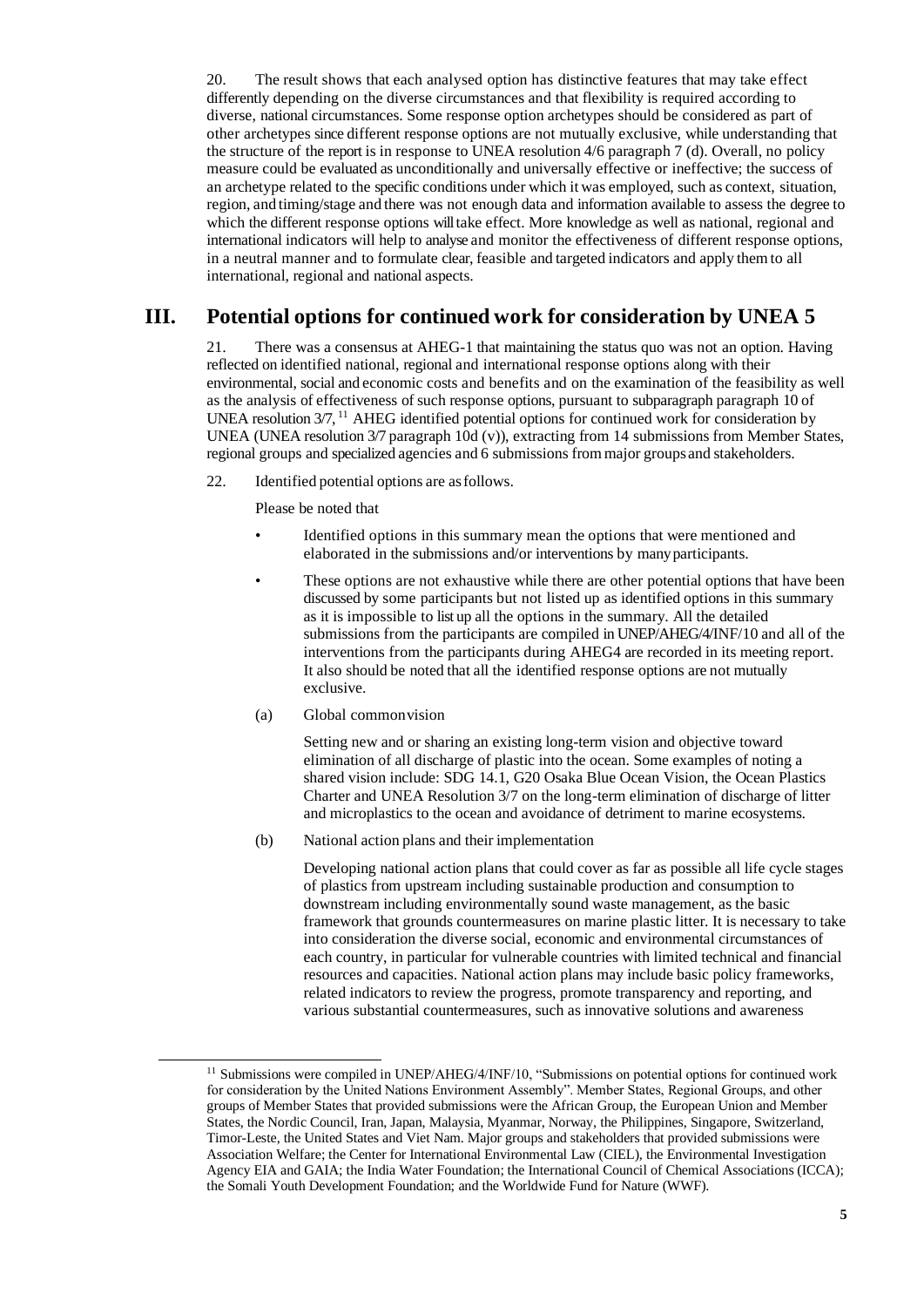raising activities to reduce avoidable use of plastics and apply circular economy approaches for others.

(c) Regional and international cooperation to facilitate national actions

Enhancing regional and international cooperation to support effective national responses particularly for countries with limited resources and capacities, and having difficulties in developing and implementing such plans.

- (i) Financial and technical assistance, capacity building and technology transfer, to support states with implementing countermeasures and/or national action plans.
- (ii) Sharing best practices for peerlearning and of measuring the progress at the global level.
- (d) Scientific basis

Further expand, accumulate and share scientific knowledge on marine litter, especially with regard to monitoring and source inventories and impact assessment in order to facilitate the necessary evidence- based and science-based policy approach to measure the success towards achieving common vision and objectives:

- (i) Develop monitoring technology and systemsin order to identify sources and flows of plastics.
- (ii) Standardize/harmonize monitoring and data reporting on the effect of the response measures.
- (iii) Establish an international scientific advisorypanel
- (e) Multi-stakeholder engagement

Facilitating multi-stakeholder engagement in support of decision-making processes and implementation of actionsto address marine litter. Examples of model and/or possible partner of multi-stakeholder and multi-sectoral framework and platform include

- (i) A multi-stakeholder platform operated by UNEP.
- (ii) The Strategic Approach to International Chemicals Management (SAICM) that could support effortson chemicals and materials management.
- (iii) The Partnership underthe Basel Convention.
- (iv) Online platform from the stocktaking exercise.
- (f) Strengthening existinginstruments

Strengthen existing instruments, frameworks, partnerships, and actions such as the Global Partnership on Marine Litter (GPML), ongoingwork under the Basel, Rotterdam and StockholmConventions, G20 implementation framework and the Ocean Plastics Charter. Such strengthening efforts may include collaborative efforts:

- (i) enlarge participating entities including wide range of public and private sectors
- (ii) more effective reviewing schemes, such as interim quantitative indicators and periodical review
- (iii) joint pilot projects to address the challenges in the field
- (iv) develop and improve the capacity of countries including to undertake environmentally sound waste management.
- (g) A new globalinstrument

Develop a new global agreement, framework or other form of instrument to provide a legal framework of global response and to facilitate national responses especially for those countries with limited resources and capacities that could contain either legally binding and/or non-binding elements, such as:

- (i) Global and national reductiontargets
- (ii) Design standards
- (iii) Phasing outavoidable plastic products